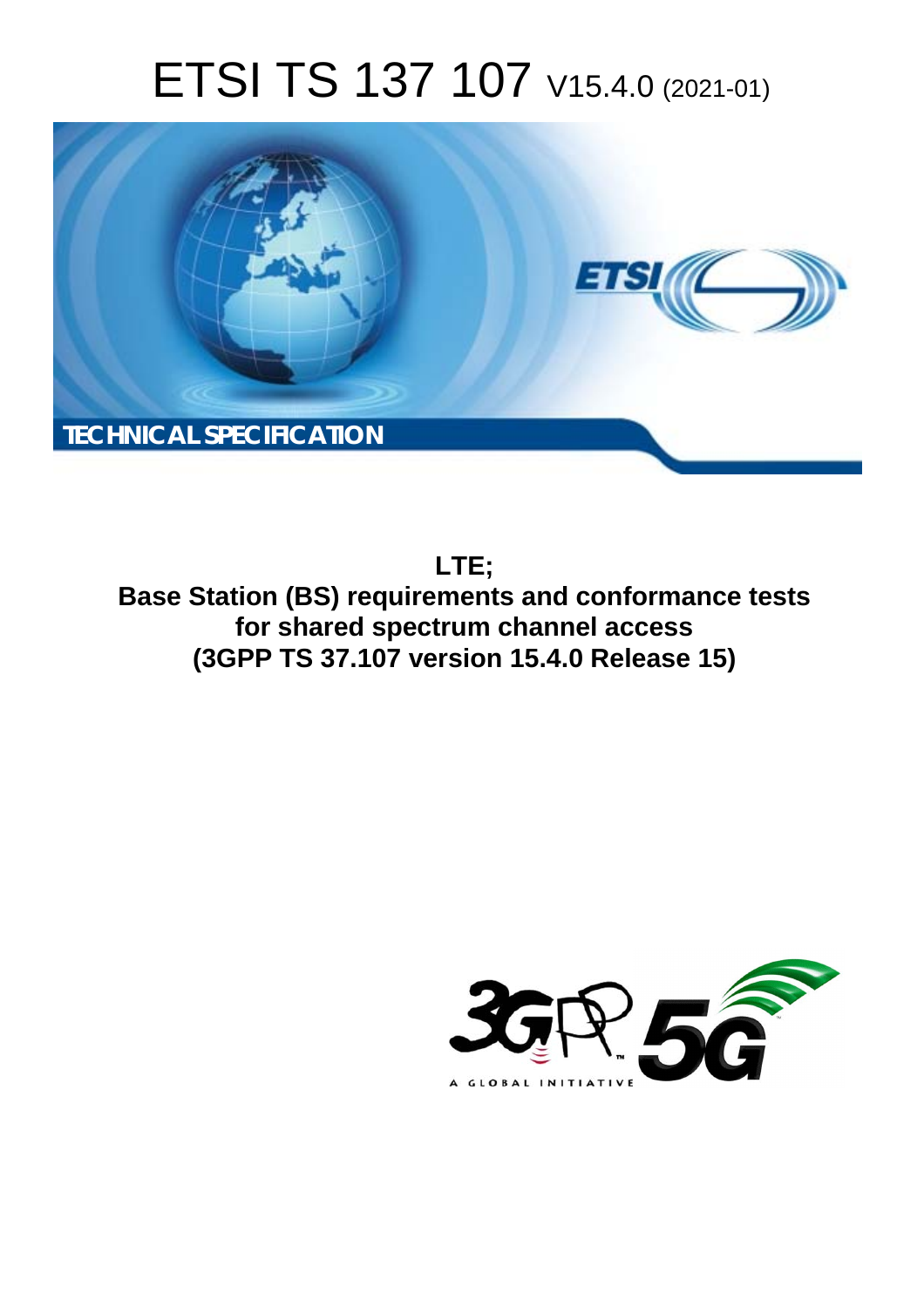Reference

RTS/TSGR-0437107vf40

Keywords

LTE

#### *ETSI*

#### 650 Route des Lucioles F-06921 Sophia Antipolis Cedex - FRANCE

Tel.: +33 4 92 94 42 00 Fax: +33 4 93 65 47 16

Siret N° 348 623 562 00017 - NAF 742 C Association à but non lucratif enregistrée à la Sous-Préfecture de Grasse (06) N° 7803/88

#### *Important notice*

The present document can be downloaded from: <http://www.etsi.org/standards-search>

The present document may be made available in electronic versions and/or in print. The content of any electronic and/or print versions of the present document shall not be modified without the prior written authorization of ETSI. In case of any existing or perceived difference in contents between such versions and/or in print, the prevailing version of an ETSI deliverable is the one made publicly available in PDF format at [www.etsi.org/deliver](http://www.etsi.org/deliver).

Users of the present document should be aware that the document may be subject to revision or change of status. Information on the current status of this and other ETSI documents is available at <https://portal.etsi.org/TB/ETSIDeliverableStatus.aspx>

If you find errors in the present document, please send your comment to one of the following services: <https://portal.etsi.org/People/CommiteeSupportStaff.aspx>

#### *Copyright Notification*

No part may be reproduced or utilized in any form or by any means, electronic or mechanical, including photocopying and microfilm except as authorized by written permission of ETSI. The content of the PDF version shall not be modified without the written authorization of ETSI. The copyright and the foregoing restriction extend to reproduction in all media.

> © ETSI 2021. All rights reserved.

**DECT™**, **PLUGTESTS™**, **UMTS™** and the ETSI logo are trademarks of ETSI registered for the benefit of its Members. **3GPP™** and **LTE™** are trademarks of ETSI registered for the benefit of its Members and of the 3GPP Organizational Partners. **oneM2M™** logo is a trademark of ETSI registered for the benefit of its Members and of the oneM2M Partners. **GSM®** and the GSM logo are trademarks registered and owned by the GSM Association.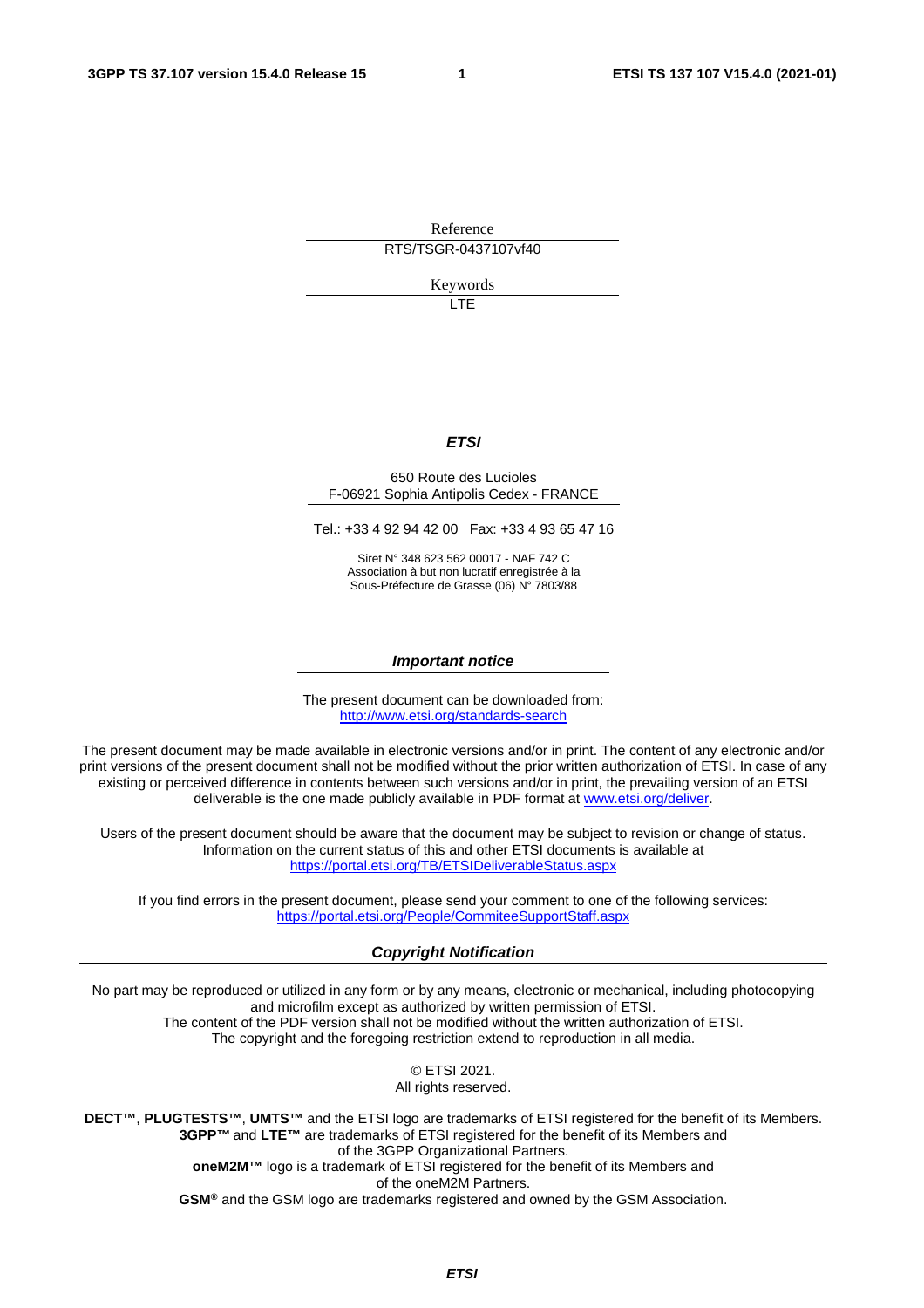# Intellectual Property Rights

#### Essential patents

IPRs essential or potentially essential to normative deliverables may have been declared to ETSI. The information pertaining to these essential IPRs, if any, is publicly available for **ETSI members and non-members**, and can be found in ETSI SR 000 314: *"Intellectual Property Rights (IPRs); Essential, or potentially Essential, IPRs notified to ETSI in respect of ETSI standards"*, which is available from the ETSI Secretariat. Latest updates are available on the ETSI Web server [\(https://ipr.etsi.org/](https://ipr.etsi.org/)).

Pursuant to the ETSI IPR Policy, no investigation, including IPR searches, has been carried out by ETSI. No guarantee can be given as to the existence of other IPRs not referenced in ETSI SR 000 314 (or the updates on the ETSI Web server) which are, or may be, or may become, essential to the present document.

#### **Trademarks**

The present document may include trademarks and/or tradenames which are asserted and/or registered by their owners. ETSI claims no ownership of these except for any which are indicated as being the property of ETSI, and conveys no right to use or reproduce any trademark and/or tradename. Mention of those trademarks in the present document does not constitute an endorsement by ETSI of products, services or organizations associated with those trademarks.

# Legal Notice

This Technical Specification (TS) has been produced by ETSI 3rd Generation Partnership Project (3GPP).

The present document may refer to technical specifications or reports using their 3GPP identities. These shall be interpreted as being references to the corresponding ETSI deliverables.

The cross reference between 3GPP and ETSI identities can be found under<http://webapp.etsi.org/key/queryform.asp>.

# Modal verbs terminology

In the present document "**shall**", "**shall not**", "**should**", "**should not**", "**may**", "**need not**", "**will**", "**will not**", "**can**" and "**cannot**" are to be interpreted as described in clause 3.2 of the [ETSI Drafting Rules](https://portal.etsi.org/Services/editHelp!/Howtostart/ETSIDraftingRules.aspx) (Verbal forms for the expression of provisions).

"**must**" and "**must not**" are **NOT** allowed in ETSI deliverables except when used in direct citation.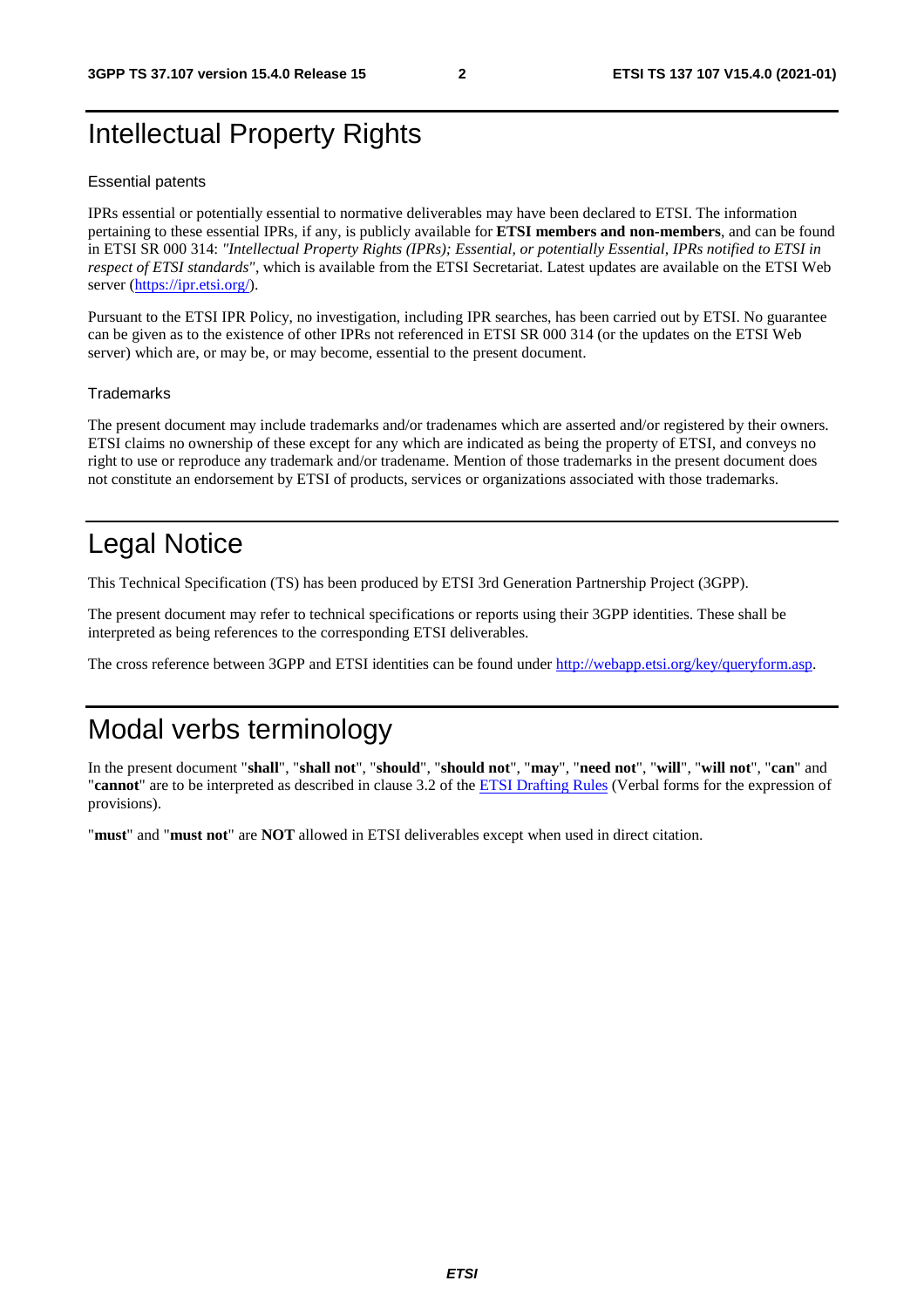# Contents

| 1                                                     |  |  |  |  |
|-------------------------------------------------------|--|--|--|--|
| $\overline{2}$                                        |  |  |  |  |
| 3<br>3.1<br>3.2<br>3.3                                |  |  |  |  |
| $\overline{4}$<br>4.1                                 |  |  |  |  |
| 5<br>5.1<br>5.1.1<br>5.1.2                            |  |  |  |  |
| 6<br>6.1<br>6.1.1<br>6.1.2<br>6.1.3<br>6.1.4<br>6.1.5 |  |  |  |  |
| <b>Annex A (informative):</b>                         |  |  |  |  |
|                                                       |  |  |  |  |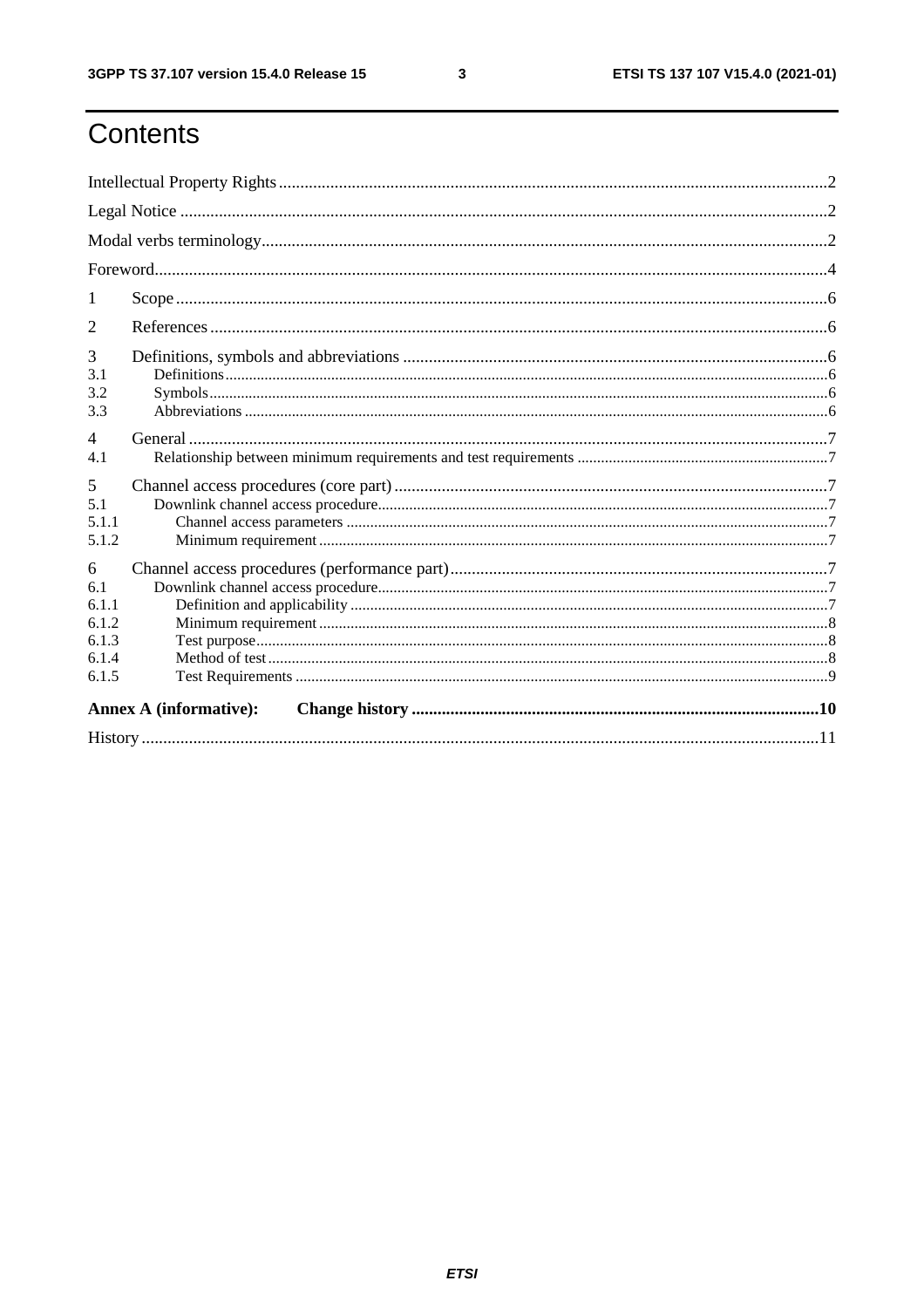# Foreword

This Technical Specification has been produced by the 3rd Generation Partnership Project (3GPP).

The contents of the present document are subject to continuing work within the TSG and may change following formal TSG approval. Should the TSG modify the contents of the present document, it will be re-released by the TSG with an identifying change of release date and an increase in version number as follows:

Version x.y.z

where:

- x the first digit:
	- 1 presented to TSG for information;
	- 2 presented to TSG for approval;
	- 3 or greater indicates TSG approved document under change control.
- y the second digit is incremented for all changes of substance, i.e. technical enhancements, corrections, updates, etc.
- z the third digit is incremented when editorial only changes have been incorporated in the document.

In the present document, modal verbs have the following meanings:

**shall** indicates a mandatory requirement to do something

**shall not** indicates an interdiction (prohibition) to do something

The constructions "shall" and "shall not" are confined to the context of normative provisions, and do not appear in Technical Reports.

The constructions "must" and "must not" are not used as substitutes for "shall" and "shall not". Their use is avoided insofar as possible, and they are not used in a normative context except in a direct citation from an external, referenced, non-3GPP document, or so as to maintain continuity of style when extending or modifying the provisions of such a referenced document.

| should     | indicates a recommendation to do something     |
|------------|------------------------------------------------|
| should not | indicates a recommendation not to do something |
| may        | indicates permission to do something           |
| need not   | indicates permission not to do something       |

The construction "may not" is ambiguous and is not used in normative elements. The unambiguous constructions "might not" or "shall not" are used instead, depending upon the meaning intended.

| can    | indicates that something is possible.  |
|--------|----------------------------------------|
| cannot | indicates that something is impossible |

The constructions "can" and "cannot" are not substitutes for "may" and "need not".

| will     | indicates that something is certain or expected to happen as a result of action taken by an agency<br>the behaviour of which is outside the scope of the present document     |
|----------|-------------------------------------------------------------------------------------------------------------------------------------------------------------------------------|
| will not | indicates that something is certain or expected not to happen as a result of action taken by an<br>agency the behaviour of which is outside the scope of the present document |
| might    | indicates a likelihood that something will happen as a result of action taken by some agency the<br>behaviour of which is outside the scope of the present document           |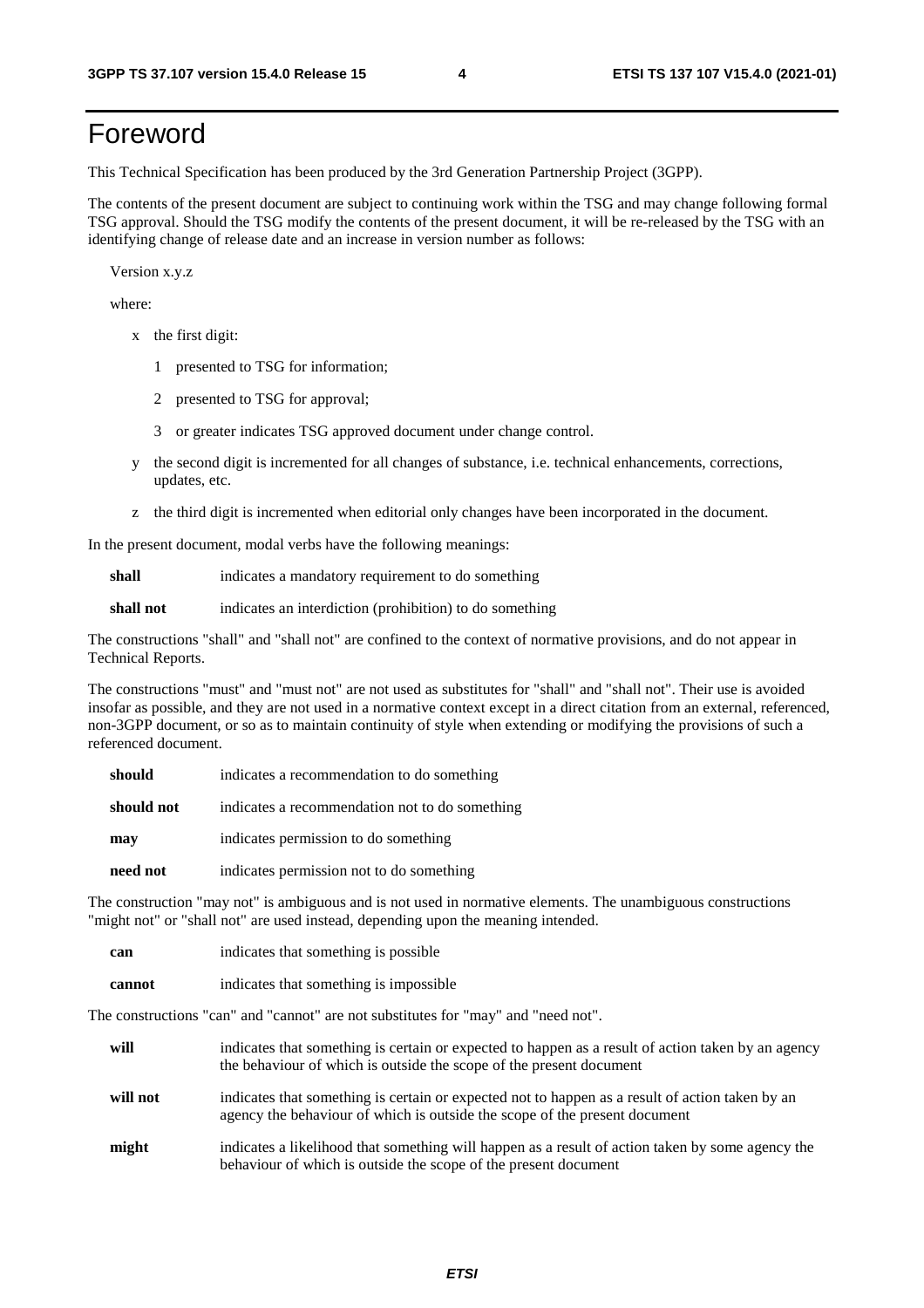**might not** indicates a likelihood that something will not happen as a result of action taken by some agency the behaviour of which is outside the scope of the present document

In addition:

- **is** (or any other verb in the indicative mood) indicates a statement of fact
- **is not** (or any other negative verb in the indicative mood) indicates a statement of fact

The constructions "is" and "is not" do not indicate requirements.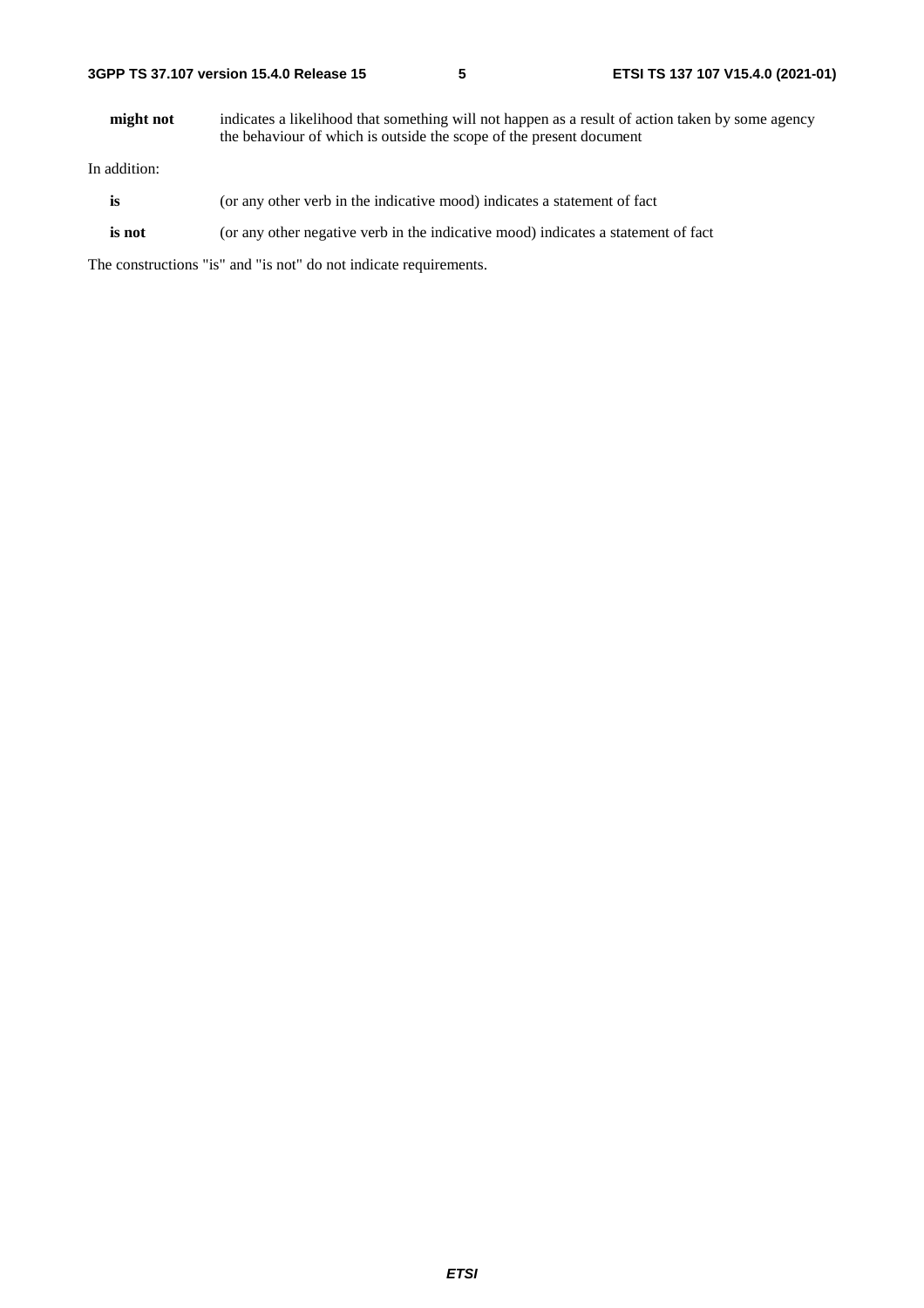### 1 Scope

The present document specifies the minimum Radio Frequency (RF) characteristics, minimum performance requirements, and the RF test methods and conformance requirements for E-UTRA with LAA Base Stations (BS).

# 2 References

The following documents contain provisions which, through reference in this text, constitute provisions of the present document.

- References are either specific (identified by date of publication, edition number, version number, etc.) or non-specific.
- For a specific reference, subsequent revisions do not apply.
- For a non-specific reference, the latest version applies. In the case of a reference to a 3GPP document (including a GSM document), a non-specific reference implicitly refers to the latest version of that document *in the same Release as the present document*.
- [1] 3GPP TR 21.905: "Vocabulary for 3GPP Specifications".
- [2] 3GPP TS 36.141: "Evolved Universal Terrestrial Radio Access (E-UTRA); Base Station (BS) conformance testing".
- [3] ITU-R Recommendation M.1545: "Measurement uncertainty as it applies to test limits for the terrestrial component of International Mobile Telecommunications-2000".

[4] Void.

[5] 3GPP TS 37.213: "Physical layer procedures for shared spectrum channel access".

# 3 Definitions, symbols and abbreviations

### 3.1 Definitions

For the purposes of the present document, the terms and definitions given in 3GPP TR 21.905 [1] and the following apply. A term defined in the present document takes precedence over the definition of the same term, if any, in 3GPP TR 21.905 [1].

### 3.2 Symbols

### 3.3 Abbreviations

For the purposes of the present document, the abbreviations given in 3GPP TR 21.905 [1] and the following apply. An abbreviation defined in the present document takes precedence over the definition of the same abbreviation, if any, in 3GPP TR 21.905 [1].

| <b>BS</b>    | <b>Base Station</b>                        |
|--------------|--------------------------------------------|
| E-UTRA       | Evolved Universal Terrestrial Radio Access |
| LBT.         | Listen-Before-Talk                         |
| <b>PDSCH</b> | <b>Physical Downlink Shared Channel</b>    |
| <b>RF</b>    | Radio Frequency                            |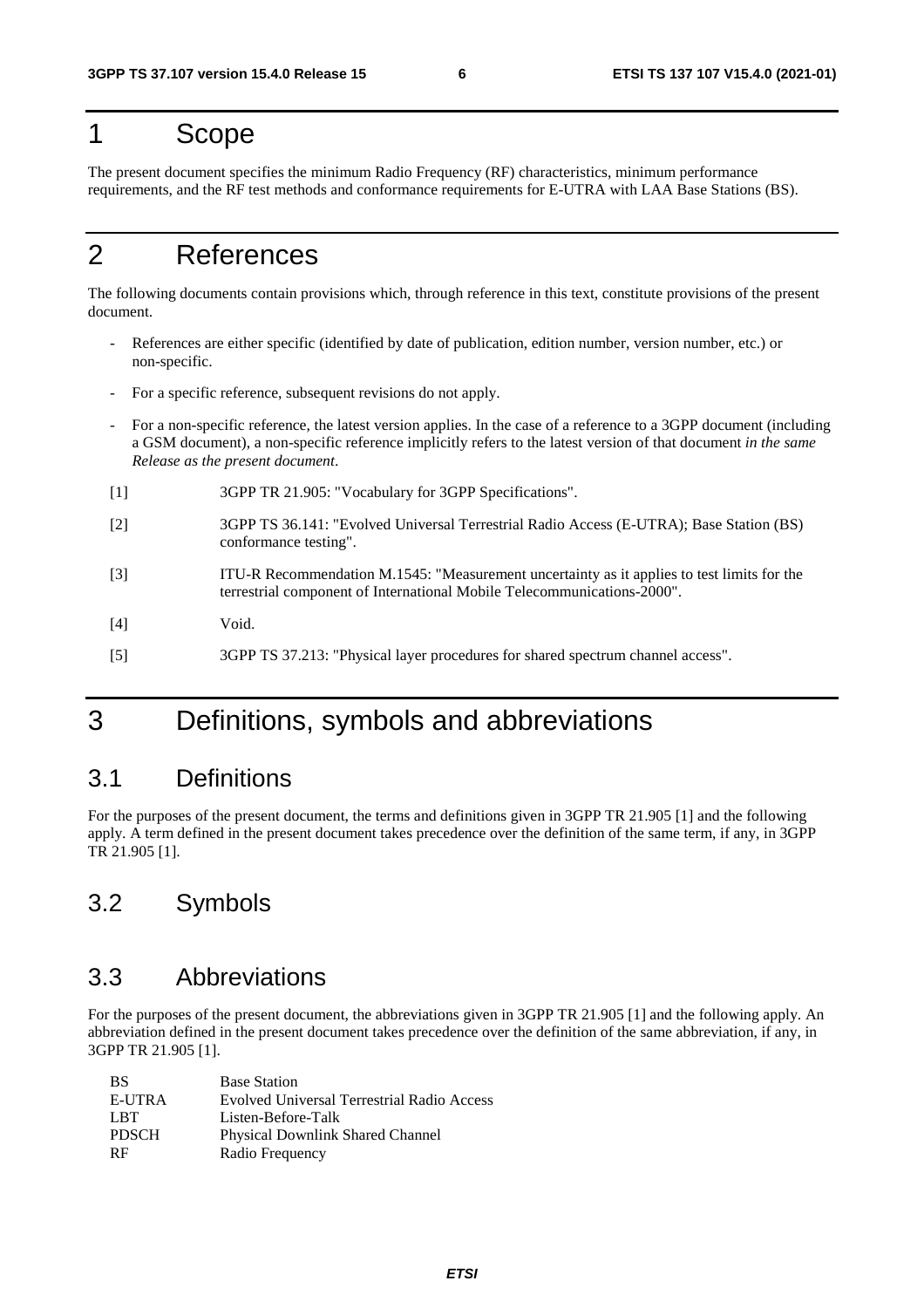### 4 General

### 4.1 Relationship between minimum requirements and test requirements

The Minimum Requirements given in this specification make no allowance for measurement uncertainty. The test specification TS 36.141 [2] Annex G defines Test Tolerances. These Test Tolerances are individually calculated for each test. The Test Tolerances are used to relax the Minimum Requirements in this specification to create Test Requirements.

The measurement results returned by the Test System are compared - without any modification - against the Test Requirements as defined by the shared risk principle.

The Shared Risk principle is defined in ITU-R M.1545 [3].

# 5 Channel access procedures (core part)

### 5.1 Downlink channel access procedure

For downlink operation in Band 46 and Band 49, a channel access procedure for PDSCH transmission as described in TS 37.213 [5], Clause 4.1.1 is specified.

### 5.1.1 Channel access parameters

Channel access related parameters for PDSCH are listed in Table 5.1.1-1.

| <b>Parameter</b>                                         | Unit       | Value    |  |
|----------------------------------------------------------|------------|----------|--|
| LBT measurement bandwidth                                | <b>MHz</b> | 10, 20   |  |
| Energy detection threshold                               | dBm/20MHz  | $-72$    |  |
|                                                          |            | or       |  |
|                                                          |            | X (Note) |  |
|                                                          | dBm/10MHz  | $-75$    |  |
| Maximum channel occupancy time                           | ms         |          |  |
| The specific value X is declared by the vendor.<br>NOTE: |            |          |  |

#### **Table 5.1.1-1: Channel access parameters for PDSCH**

#### 5.1.2 Minimum requirement

The Base Station shall be able to assess whether the medium is busy or idle with at least 90% probability, using a channel access procedure with the parameters in Table 5.1.1-1.

## 6 Channel access procedures (performance part)

### 6.1 Downlink channel access procedure

#### 6.1.1 Definition and applicability

Channel access procedure for downlink operation in Band 46 and Band 49 for PDSCH transmission is described in TS 37.213 [5], Clause 4.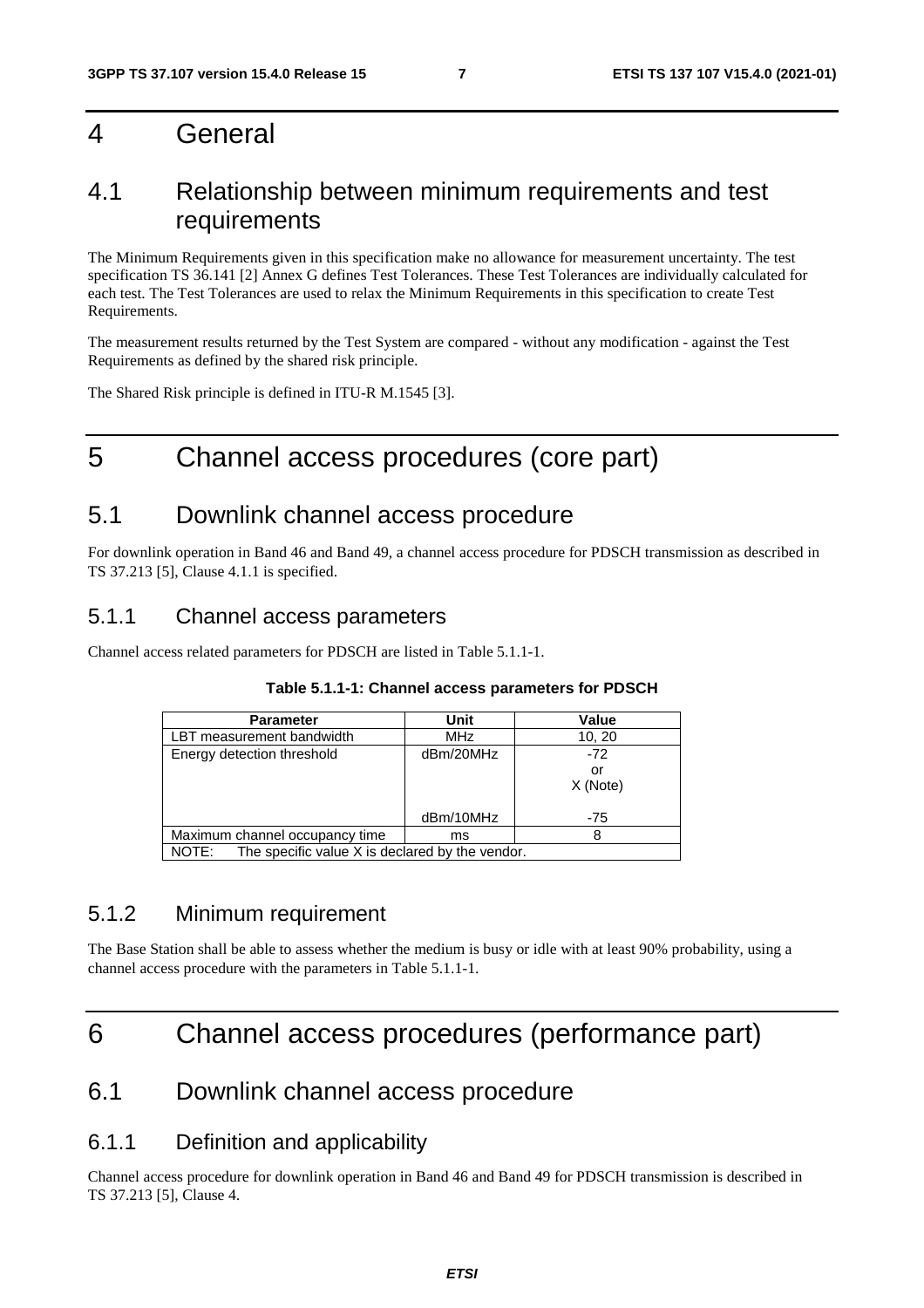### 6.1.2 Minimum requirement

The minimum requirement is in clause 5.1.

#### 6.1.3 Test purpose

The test purpose is to verify the accuracy of the energy detection threshold, maximum channel occupancy time (MCOT) and minimum idle time under normal conditions for all band 46 and band 49 transmitters in the BS.

### 6.1.4 Method of test

#### 6.1.4.1 Initial conditions

Test environment: normal; see Annex D.2 of TS 36.141 [2].

RF channels to be tested for single carrier: B, M and T; see clause 4.7 of TS 36.141 [2].

Connect the signal analyzer to the base station antenna connector as shown in Annex I of TS 36.141 [2].

#### 6.1.4.2 Procedure

#### **MCOT and minimum idle time**

- 1) Set the base station to transmit a signal according to E-TM 1.1 at manufacturer's declared rated output power with corresponding channel bandwidth (i.e. 10 MHz or 20 MHz). Channel Access Priority Class 3 parameters are selected to be tested based on Table 4.1.1-1 in TS 37.213.
- 2) Measure the transmitter ON period during the continuous transmission (after the first channel access).
- 3) Measure the transmitter OFF period between two consecutive transmitter ON periods.
- 4) Verify minimum idle time as follows:

The transmitter OFF period between two consecutive transmitter ON periods shall not be less than 25 µs.

- 5) Verify maximum channel occupancy time (MCOT) as follows:
	- a) The duration of each transmitter ON period continuous transmission shall not exceed the maximum channel occupancy time (MCOT) requirement specified in clause 6.1.5.

#### **Energy detection accuracy**

- 6) Generate the interfering signal of AWGN with corresponding channel bandwidth (i.e. 10 MHz or 20 MHz) at the same centre frequency as the tested channel. The interfering signal shall be at a level as specified in table 6.1.5-1. The base station shall stop transmission on the current operating channel and will not resume normal transmissions as long as the interference signal is present.
- 7) The step 6) is repeated multiple times considering the following sub-steps:
	- Interferer ON: if the interfering signal is present, the interfering signal should be present for 10ms.
	- Interferer OFF: if the interfering signal is removed, the interfering signal should be absent for 10ms.
	- The total number of interferer ON duration is assumed to be N and the total number of interferer OFF duration is assumed to be M. The value N, M and the sequence of interferer ON/OFF pattern shall be generated randomly for the test.
- 8) In the test, a counter is maintained with initial value set to 0 when the test starts.
- 9) For every 10ms Interferer ON period, the counter is increased by 1 if there is either an ON/OFF transition or no transmission by the DUT. To pass the test, the counter shall not be less than  $N*0.9$ .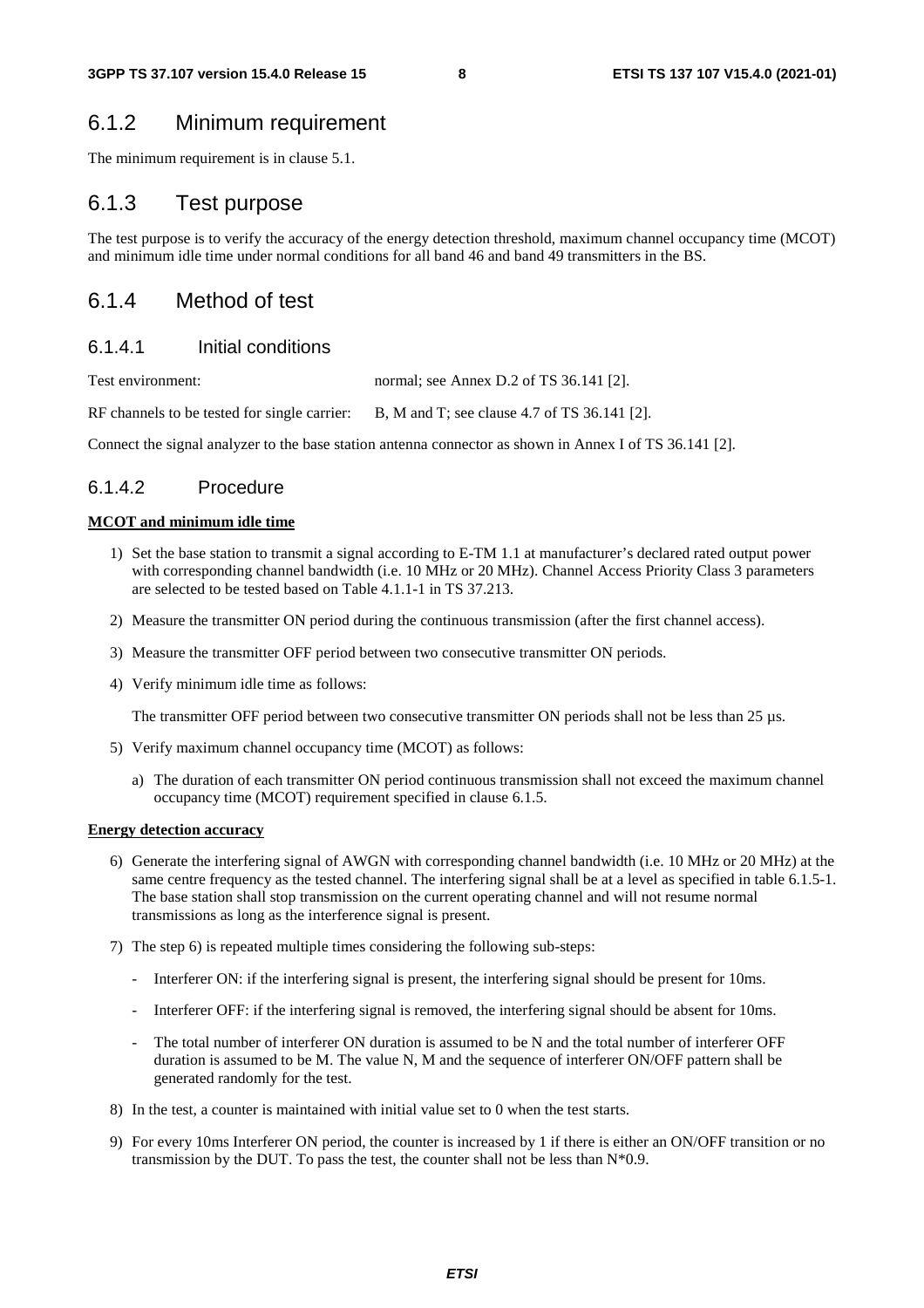## 6.1.5 Test Requirements

In normal conditions, the measurement result shall meet channel access related test requirements for PDSCH as listed in Table 6.1.5-1.

| <b>Parameter</b>                                         | Unit       | Value            |  |
|----------------------------------------------------------|------------|------------------|--|
| LBT measurement bandwidth                                | <b>MHz</b> | 10, 20           |  |
| Maximum energy detection                                 | dBm/20MHz  | $-72 + 4dB$      |  |
| threshold                                                |            | or               |  |
|                                                          |            | $X + 4dB$ (Note) |  |
|                                                          |            | $-75 + 4dB$      |  |
|                                                          | dBm/10MHz  |                  |  |
| Maximum channel occupancy time                           | ms         |                  |  |
| The specific value X is declared by the vendor.<br>NOTE: |            |                  |  |

**Table 6.1.5-1: Channel access test requirements for PDSCH** 

The Base Station shall be able to assess whether the medium is busy or idle with at least 90% probability, using a channel access procedure with the parameters in Table 6.1.5-1.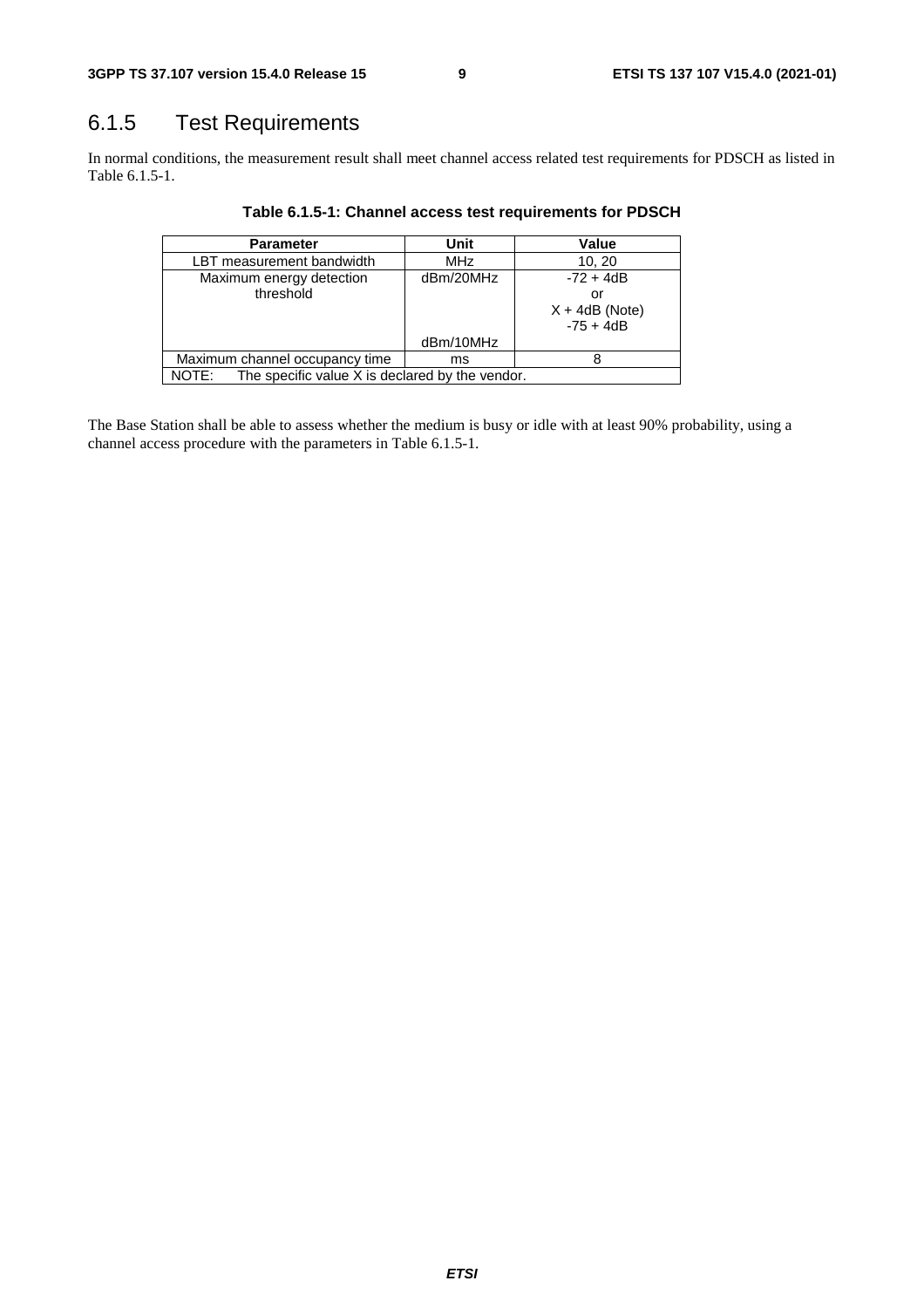# Annex A (informative): Change history

| <b>Change history</b> |                |             |           |               |     |                                                                                                                                        |         |
|-----------------------|----------------|-------------|-----------|---------------|-----|----------------------------------------------------------------------------------------------------------------------------------------|---------|
| Date                  | Meeting        | <b>TDoc</b> | <b>CR</b> | Rev           | Cat | Subject/Comment                                                                                                                        | New     |
|                       |                |             |           |               |     |                                                                                                                                        | version |
| 2018-03               | <b>RAN4#86</b> | R4-1802453  |           |               |     | TS skeleton created from 3GPP TS template.                                                                                             | 0.0.1   |
| 2018-05               | <b>RAN4#87</b> | R4-1807758  |           |               |     | Updated TS draft for 37.107 with core part and<br>corrections                                                                          | 0.1.0   |
| 2018-06               | <b>RAN#80</b>  | RP-181132   |           |               |     | v1.0.0 submitted for plenary approval                                                                                                  | 1.0.0   |
| 2018-06               | <b>RAN#80</b>  |             |           |               |     | Approved by plenary – Rel-15 spec under change<br>control                                                                              | 15.0.0  |
| 2018-09               | <b>RAN#81</b>  | RP-181901   | 0001      |               | F   | Moving Section 9 from 36.141 to 37.107                                                                                                 | 15.1.0  |
| 2020-06               | <b>RAN#88</b>  | RP-200989   | 0002      |               | F   | CR to TS 37.107 with correction to interfering signal for<br>conformance test for energy detection accuracy to align<br>with TS 37.213 | 15.2.0  |
| 2020-09               | <b>RAN#89</b>  | RP-201512   | 0004      | $\mathcal{P}$ | F   | CR to 37,107 with correction of references to TS 37,213<br><b>Rel-15</b>                                                               | 15.3.0  |
| 2020-12               | <b>RAN#90</b>  | RP-202510   | 0008      |               | F   | CR to 37.107 with update of EDT level                                                                                                  | 15.4.0  |